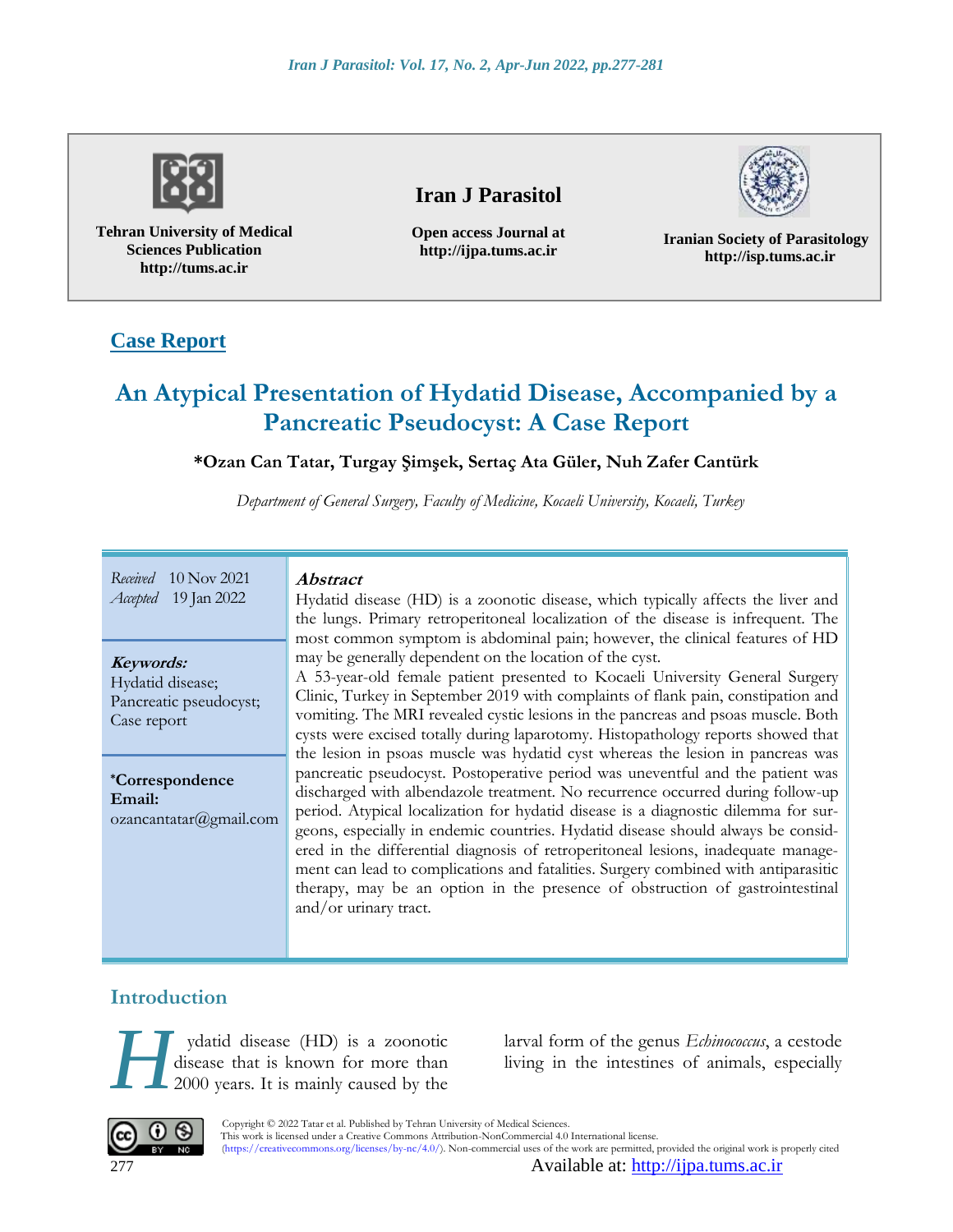canines. In most cases, the liver and/or the lungs are involved (1).

The occurrence of HD in retroperitoneal space without concomitant lesions in other organs is very rare (2). Symptoms of the unusual localization depends on the affected organ, size, adjacent structures, secondary infections and presence of rupture. On some occasions, this benign disease can result in unexpected fatalities, due to major complications (3). Urinary and gastrointestinal tract obstructions may be concerning especially in the retroperitoneal localization of hydatid disease. Duodenum, pancreas, kidneys and ureters may be involved, which can complicate the clinical management  $(4, 5)$ .

Here, in this case report, we aimed to present an unusual localization of hydatid disease and its manifestations in a female patient. Primary hydatid disease should be kept in mind in the differential diagnosis of retroperitoneal lesions, especially in endemic countries. Surgical treatment of the lesions may be beneficial in selected cases.

#### **CASE**

A 53-year-old female patient, presented to Kocaeli University General Surgery Clinic, Turkey in September 2019 with a persistent left flank pain.

A detailed history revealed that she had been having abdominal discomfort, loss of appetite, intermittent fever with shivering, nausea and vomiting symptoms for 6 months. Physical examination revealed tenderness in the left lower quadrant. Routine laboratory results were within normal limits. Chest and abdominal radiography were nonspecific. Abdominal USG revealed a bilobular cystic mass of about 55x35 mm in the anteromedial area of the left kidney. Abdominal MRI scan showed two cystic masses, first measured 5.5 cm adjacent to the psoas muscle in the lower zone of the left kidney and second measured 3 cm in the corpus of pancreas (Fig. 1).



**Fig. 1:** Abdominal MR scan revealed a large retroperitoneal cystic mass on the left side localized between psoas and kidney and a cystic lesion on pancreas

The patient was discussed in a multidisciplinary team meeting consisting of general surgery, pathology, radiology and oncology teams. Excision of the lesions with intraoperative frozen section procedure were decided after discussing the case. Exploratory laparotomy revealed a 4 cm cystic lesion in the corpus of pancreas and a 8 cm cystic lesion in the left psoas muscle which is adjacent to the left ureter and kidney (Fig. 2). Masses and the cyst walls were dissected from the surrounding structures and totally excised carefully, preventing spillage and organ injury (Fig. 3).



**Fig. 2:** A large cystic mass that is attached to the ureter and psoas muscle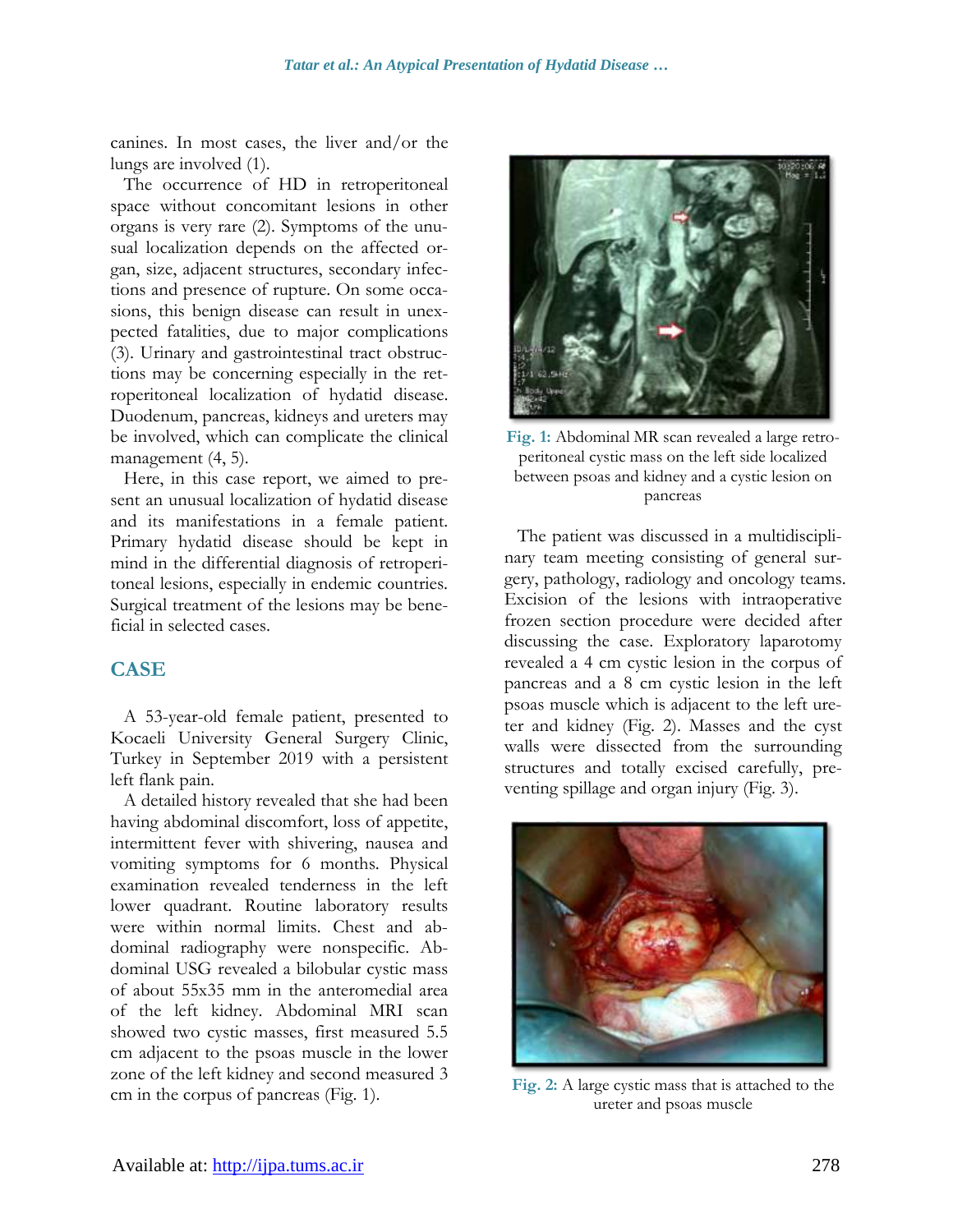

**Fig. 3:** Gross specimen showing cyst along with the capsule, excised from the pancreas

A frozen section was performed and according to evaluation, the cystic lesion in the pancreas was pancreatic pseudocyst and the other cystic lesion from psoas was hydatid cyst. Postoperative final pathology analysis supported the frozen section results. There were no postoperative complications after surgery. 800 mg/day albendazole treatment was started on postoperative day 1. The drains were removed on the postoperative day 3. The patient was discharged on the postoperative day 4. Albendazole was continued for 6 months. Clinical improvement was seen in the postoperative 6th month and 1st year follow-up visits. There were no radiological and clinical recurrence, therefore it was decided to follow up the patient with USG every year, without giving any treatment.

#### **Discussion**

Primary retroperitoneal hydatid cyst with no hepatic or pulmonary involvement is rare (6). More than 80-90% of hydatid cysts localize in the liver, lungs, or both. In a retrospective study, unusual localization of hydatid cysts were identified in just 8 of the 79 cases (7). The presence of hydatic cysts has been reported in the spleen, kidney, peritoneal cavity, skin and muscles, brain, vertebral column, ovaries,

.

pancreas, gallbladder, thyroid gland, breast and bones (7, 8). Lockhart and Sapinja (9) were the first to report the presence of primary retroperitoneal hydatid cyst in 1958. Exact pathogenesis resulting in retroperitoneal localization remains unknown but it could possibly happen as a result of protoscoleces transition from the gastrointestinal tract into the retroperitoneum through the hematogenous/lymphatic drainage routes (10).

Clinical history, radiology and serological test results may help with diagnosis (1). Although most cases with primary retroperitoneal HD are asymptomatic, abdominal mass, nausea, vomiting, flank pain are frequently seen. In addition, upper urinary and gastrointestinal system obstruction can be detected at the time of diagnosis (4, 5). Our patient also had flank pain, nausea, vomiting, and constipation for 6 months without any known causes which may be associated with the obstruction due to masses.

Serological methods such as ELISA, Western-Blot and (IHA) can be used in the diagnosis and follow-up of the disease. Immunoglobulin G antibody detection by ELISA has a sensitivity of 95% and a specificity of 94% (11). IHA sensitivity was 87.5% (11, 12). These methods are generally easy to apply, but it should be kept in mind that the diagnostic significance of such tests will decrease in cases where the cyst wall is intact and calcified, which will create a diagnostic dilemma for the surgeons. Any increase in titers following a decrease after resection may assist confirming of recurrence. In our case, we did not perform an IHA test owing to unusual presentation.

Modern radiological modalities lead the way to the diagnosis of HD. Calcifications of the cystic wall can be seen on abdominal radiographies (13). Ultrasonography (USG) can assist the physician about intraabdominal cystic lesions, but it may sometimes be insufficient for diagnosis due to rare localization and atypical appearance (14). CT can confirm the diagnosis by revealing the presence of daughter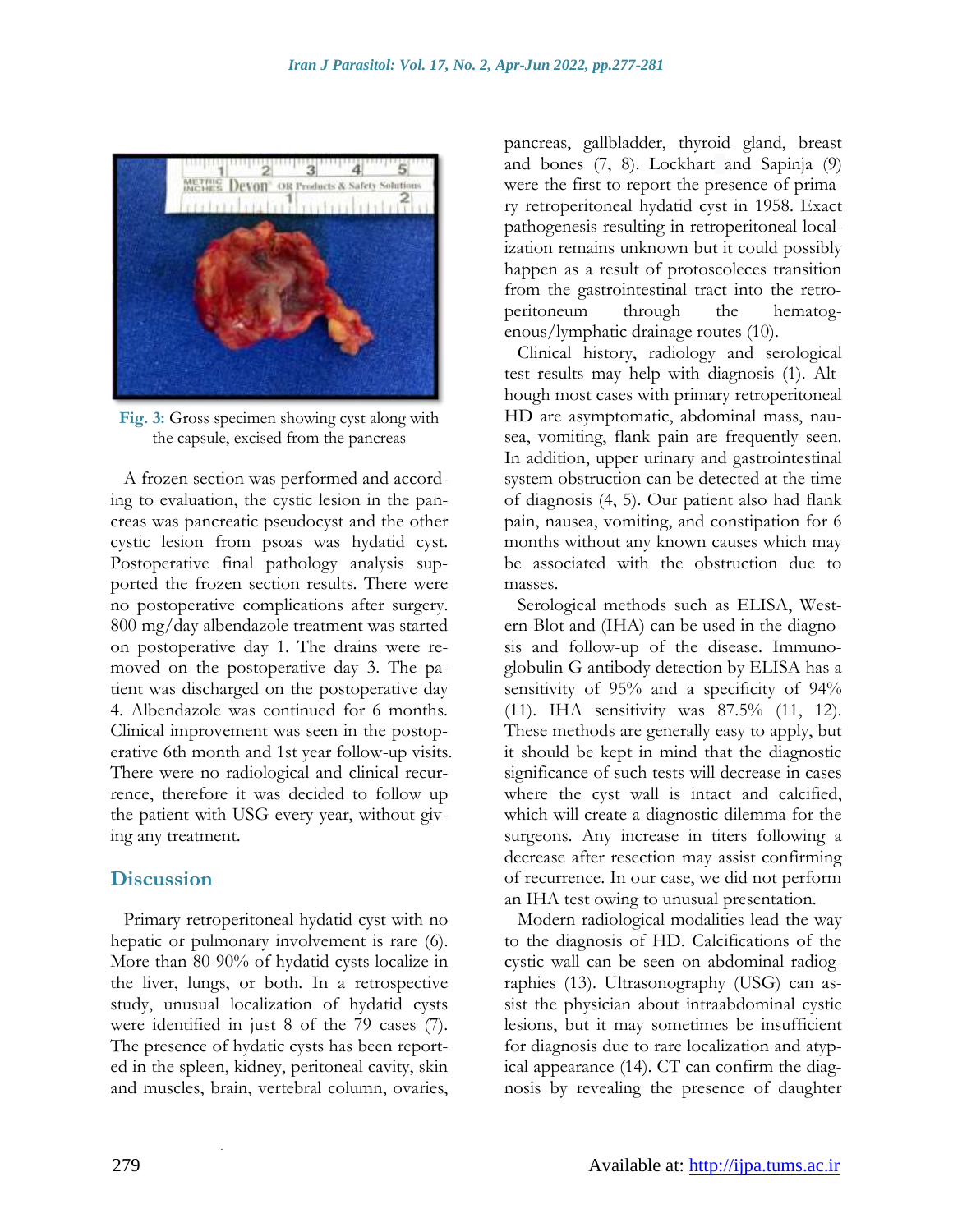cysts and plaque-like calcifications in the cystic wall. CT can also provide information about the exact localization of the cyst and reveals possible anatomical challenges. CT sensitivity ranges from 90% to 97% (13). MRI can provide more comprehensive visual information about lesions localized in hepatopancreaticobiliary region, muscles and kidneys, compared to USG. In our case, the presence of cystic lesion was demonstrated by USG and due to its atypical localization further examinations were performed with MRI.

Preoperative differential diagnosis is important. Pancreatic pseudocysts, pancreatic neoplasms, retroperitoneal sarcomas, extragonadal germ cell tumors, cystic lymphangiomas, renal cystic lesions, retroperitoneal abscess and embryonal cysts should all be considered in the differential diagnosis of retroperitoneal hydatid cyst (5). The final diagnosis is confirmed by surgical and histopathological examination (13). In our case, histopathological evaluation after excision showed that the lesion in the psoas was hydatid cyst, and the lesion in the pancreas was a pseudocyst.

Surgery had been acknowledged as the firstline of treatment of hydatid cyst in the history. However, conservative methods like "watch and wait" are among the treatment methods recently. If asymptomatic, watchful waiting (with or without albendazole treatment) of hydatid cysts can be performed (14). In cases where medical treatment is not successful or complications occur, surgery may be a choice. In surgery, it is essential to take the entire cyst - together with the germinative membrane out of abdomen, in a controlled manner to avoid spillage into abdomen, which can trigger anaphylaxis. However, retroperitoneal cysts may be adjacent to kidney, ureter and large vascular structures, as in our case. Depending on the localization, it may not be possible to remove the lesion completely. If such situations are observed pre-operatively, the surgical procedure can be planned at a multidisciplinary (urology, cardiovascular surgery) level. Partial excision of the cyst is another surgical method that can be chosen in such situations to prevent organ damage. In selected cases, the cyst content can be drained with preparing an omentum patch for the cavity, which can help absorption of the liquid content and reducing the risk of secondary infections (15). After surgery, antiparasitic treatment (albendazole, mebendazole) can be given to reduce recurrence (3)

Primary hydatid disease in retroperitoneum is an extraordinary scenario, which should always be kept in mind and included in differential diagnosis by surgeons, especially in endemic regions. Inadequate management of a retroperitoneal hydatid disease may lead to serious complications such as rupture, secondary infections and intestinal obstruction.

### **Acknowledgements**

The authors declared that this study has received no financial support.

## **Conflict of interest**

The authors declare that they have no conflict of interest.

### **References**

- 1. Engin G, Acunaş B, Rozanes I, et al. Hydatid disease with unusual localization. Eur Radiol. 2000;10(12):1904-12.
- 2. Yang G, Wang X, Mao Y, et al. Case report of primary retroperitoneal hydatid cyst. Parasitol Int. 2011; 60:333-4.
- 3. Jedidi M, Mlayeh S, Masmoudi T, et al. Sudden death due to hydatid cyst: thirty-four medicolegal autopsy cases. Am J Forensic Med Pathol. 2014;35(1):29-33.
- 4. Markell EK, Voge M, John DT. The cestodes. Medical Parasitology. 7th ed. Philadelphia: WB Saunders; 1992. 226-60.
- 5. Dalal U, Dalal AK, Singal R, et al. Primary hydatid cyst masquerading as pseudocyst of the pancreas with concomitant small gut